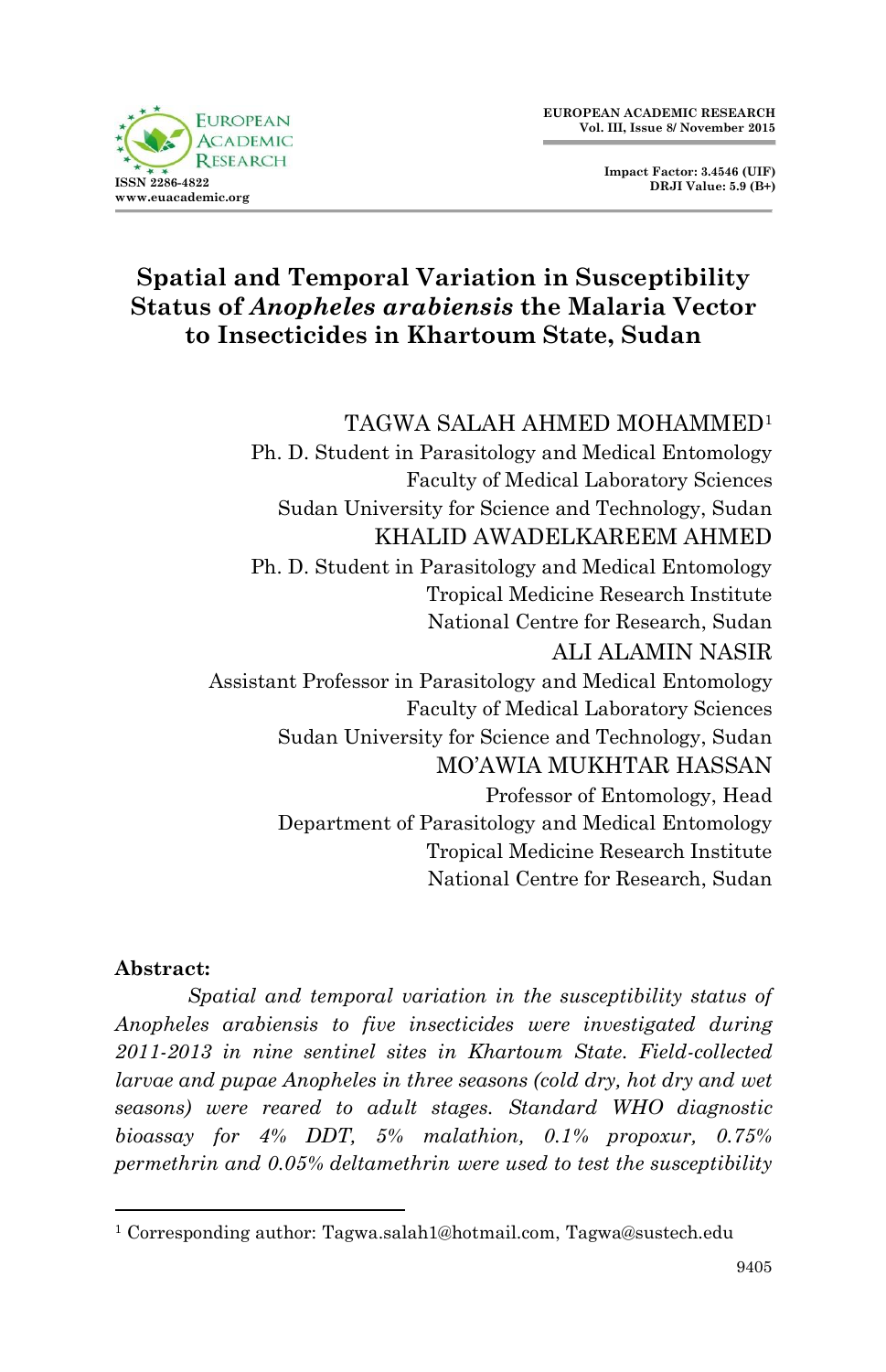*of adults An. arabiensis. A total of 6275 females of An. arabiensis were exposed to the aforementioned insecticides. Resistances in An. arabiensis to all insecticides were recorded in most of the sites investigated. Most of the populations of An. arabiensis were resistant to malathion, DDT and pyrethroids (permethrin and deltamethrin). The results of overall revealed a clear difference pattern between the seasons in the susceptibility status of An. arabiensis exposed to 4% DDT and 0.1% propoxur. However, the seasonal variations in susceptibility status in An. arabiensis from the sentinel sites did not follow clear trends. In contrast, a significant difference were observed between the seasons in mortality of An. arabiensis from the urban and periurban areas exposed to 4% DDT and 5% malathion respectively. The current study provides useful information on the distribution and seasonal variations in the susceptibility status in An. arabiensis populations from Khartoum State. The mortality rate in An. arabiensis exposed to these insecticides has increased in the wet season which can be explained by the selective insecticide pressures from the agricultural and malaria control programme activities.*

**Key words**: *Anopheles arabiensis*; Insecticide susceptibility; Malaria vector control

#### **Introduction:**

Malaria vector control programmes in Sub-Saharan African rely heavily on both insecticide-treated nets (ITNs)/long-lasting insecticidal nets (LLINs) and/or indoor residual spraying (IRS) (1) . As a result of the increase in the deployment of these interventions, a major reduction in disease burden has been observed in several Africa countries (2-4) . Therefore, the ITNs/LLINs and IRS are considered as the main component of malaria control, due to their ease of implementation and cost effectiveness (5) . However, the use of ITNs/LLINs and IRS depend on vector susceptibility to the insecticides used. According to the World Health Organization, pyrethroids are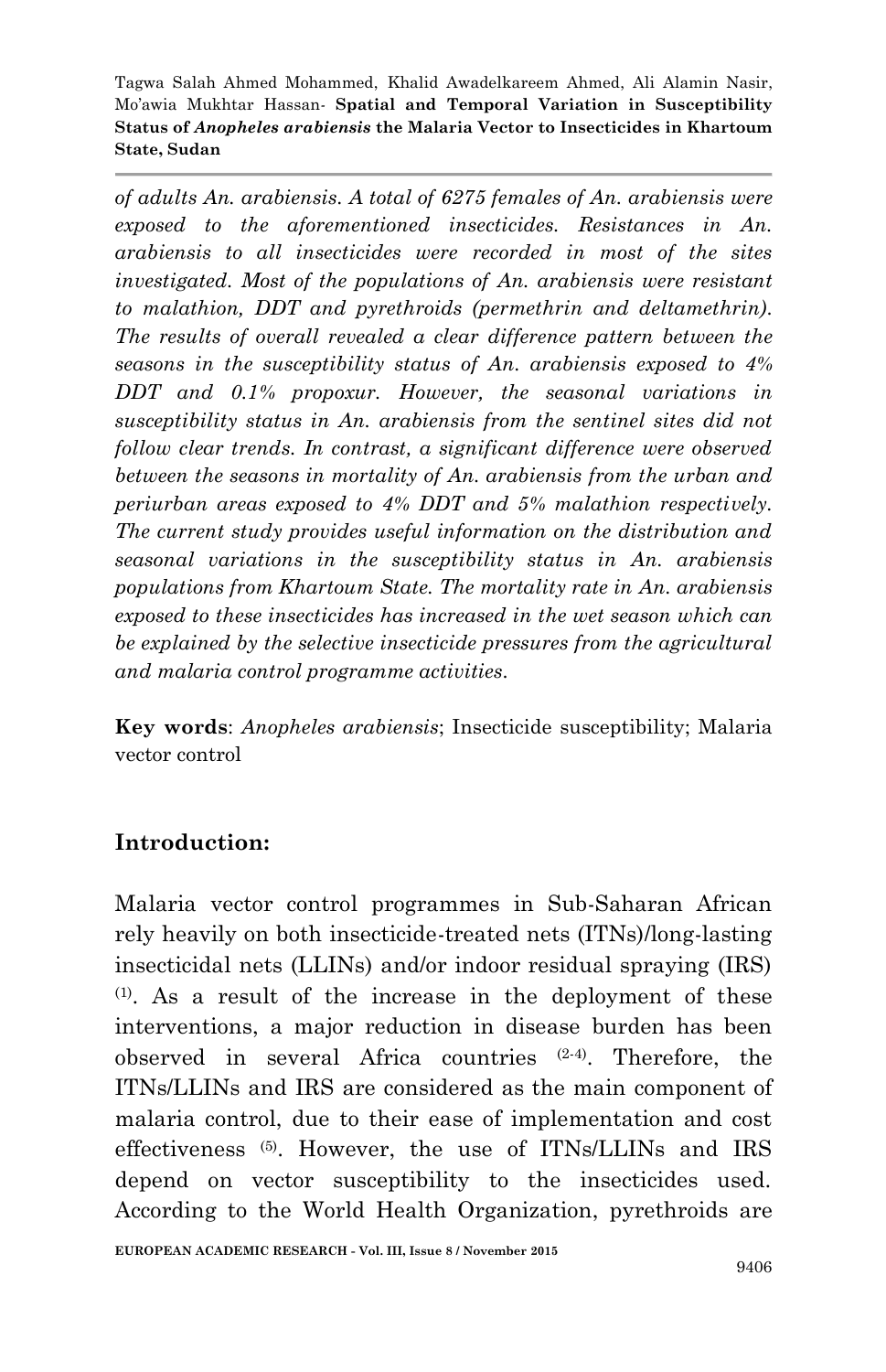the only group of insecticides currently approved for ITNs/LLINs and the four classes (Pyrethroids, organochlorine, carbamate and organophosphate) are recommended to be used for IRS  $(6)$ .

In Sudan, malaria causes high morbidity and mortality. It was estimated 9 million cases and 44,000 deaths due to malaria infection in 2002 (7). In contrast, in Khartoum State in the central Sudan, malaria accounts for 300000 cases and five hundred deaths every year  $(8)$ . The disease is mainly transmitted by *Anopheles arabiensis* (9) . The main vector control interventions in Sudan include the use of ITNs/LLINs, and IRS  $<sup>(6)</sup>$  especially in the irrigated scheme areas. In Khartoum State,</sup> the expansion of both urban and peri-urban resulted in a massive increase in anopheline larval habitats in across the State (10). Therefore, the main malaria vector control in this state depend on Larval Source Management (i.e. chemical larviciding of water larval habitats by Temephos® EC50 and environmental management) and insecticide space spraying during the emergency situation  $(11)$ .

The use of ITNs/LLINs and IRS have resulted in development of resistance to different classes of insecticides in malaria vectors throughout the Sub-Saharan African (12,13) . Currently, insecticide resistance particular, to pyrethroids in the major African vectors *Anopheles gambiae* s.l. has become widespread  $(13,14)$ . Likewise, insecticide resistance in *An*. *arabiensis* in Sudan has been reported from different regions in the country (15-17) . This includes mainly resistance to the dichlorodiphenyltrichloroethane (DDT) (15), , the organophosphate malathion (16) , the carbamates propoxur and to various pyrethroids (15-17) . The development and spread of insecticide resistance especially to pyrethroids in these vectors represents a threat for malaria control programmes in many African countries. Because of importance of insecticides in malaria vector control and to prevent decline of their efficiency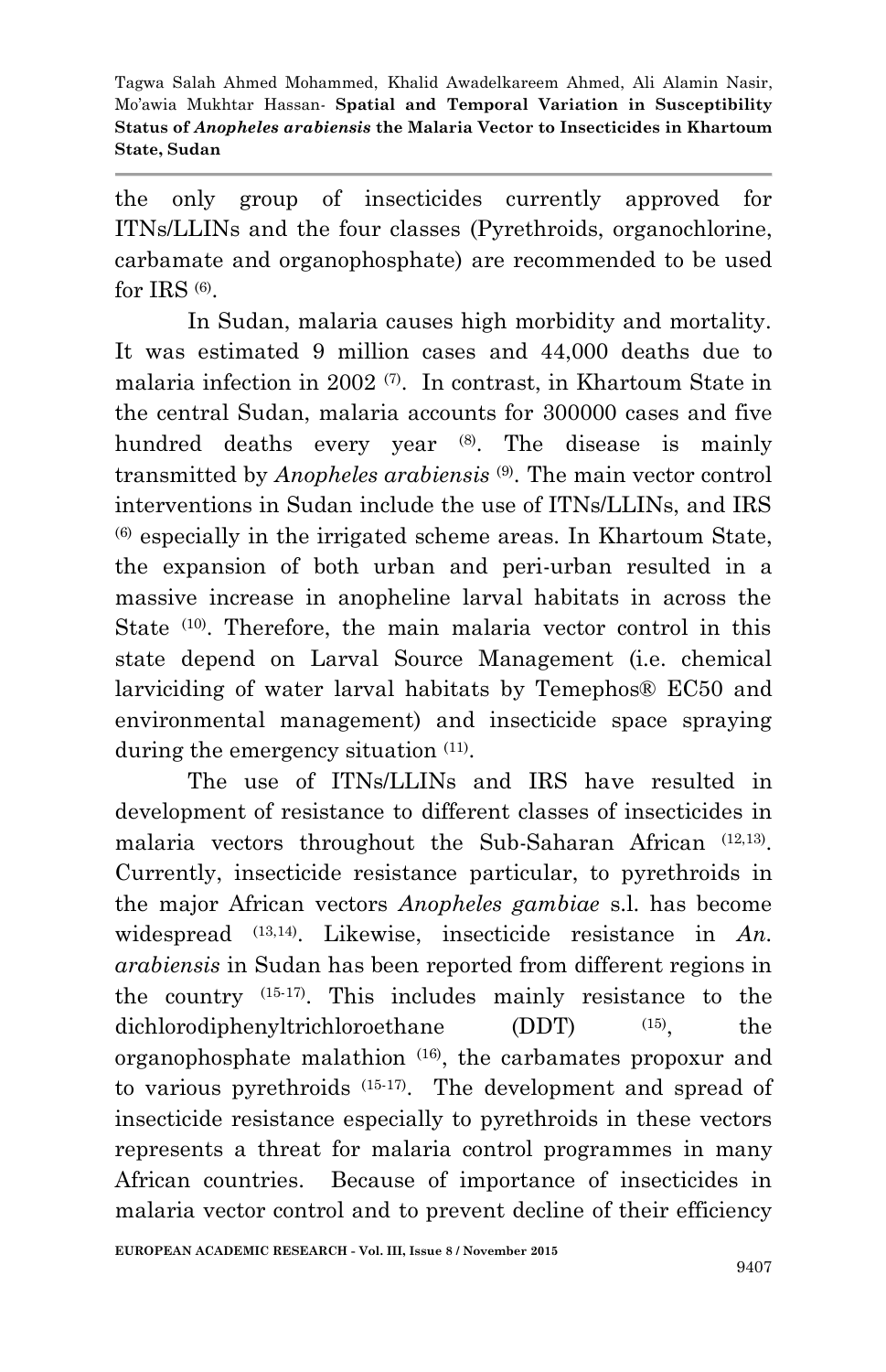especially pyrethroids, continuous monitoring the susceptibility of vectors to these insecticide classes is of a great value for resistance management.

Two mechanisms of insecticide resistance in mosquitoes are known. These are; 1. metabolic resistance and 2. Target site insensitivity (18) . The Metabolic resistance to carbamates and organophosphates insecticides results from the over expression or amplification of genes coding for three large enzyme families: the cytochrome P450 monooxygenases (CYP450s), carboxyl/cholinesterases (CCEs), andglutathione-S transferases (GSTs) (19) . In contrast the target site insensitivity to DDT and pyrethroids is a result of an amino acid substitution in the domain II in the voltage-gated sodium channel (VGSC) of neuronal membranes (20,21) . In *An. gambiae* s.s. (hereafter named as *A. gambiae*), point mutations occur at different nucleotides of the same amino acid residue 1014 of the VGSC have been described, resulting in either a phenylalanine  $(L1014F)$  or serine  $(L1014S)$  substitution  $(22,23)$ . Currently, both of these kdr mutations have been found in several widely dispersed populations of *An. gambiae* and *An. arabiensis* in different African countries (15,24,25) .

In the current study, the distribution resistant strains and the seasonal variation in susceptibility status of *An. arabiensis* from nine sentinel sites in Khartoum State to five insecticides were investigated.

### **Materials and methods:**

### **Study area:**

The current study was carried out in Khartoum State which is located in central Sudan (15°.10'-16°.30' N and 31°.35'-34°.20' E) (Fig. 1). The State occupies approximately about 28 000 km<sup>2</sup>. The confluence of the Blue and the White Niles divided the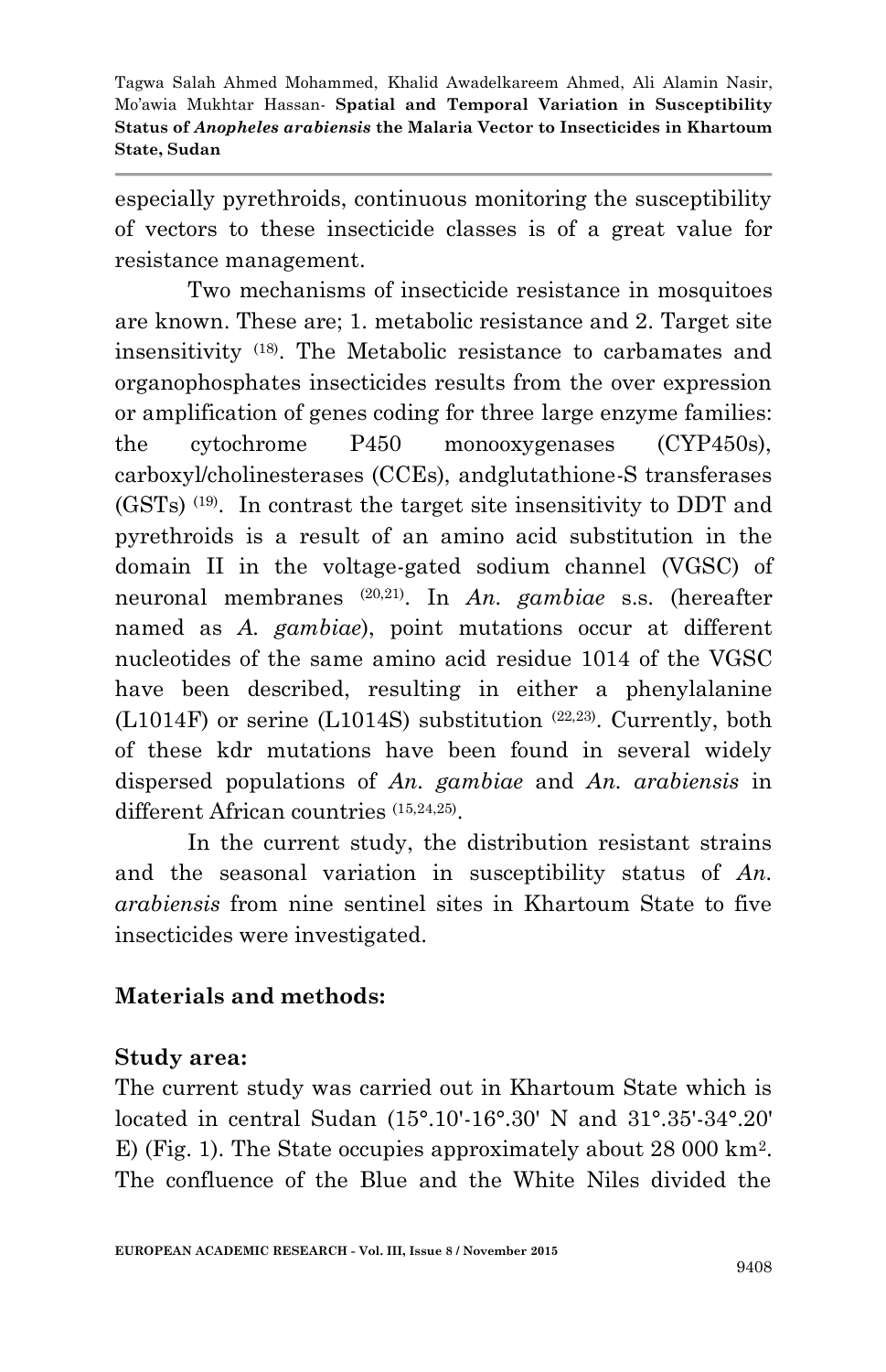State into three administrative areas; Khartoum, Khartoum North and Omdurman areas.



**Figure 1: A map of Khartoum State shows sentinel sites and the insecticides resistant-strains of** *Anopheles arabiensis.*

#### **Study sites:**

Mosquito larvae and pupae were collected form nine sentinel sites set by the Khartoum Malaria Free Project (KMFP), Khartoum State, Ministry of Health for the routine larval surveys and monitoring the insecticides susceptibility status for control of *An. arabiensis* the main malaria vector in the state. These sentinel sites are categorized as urban and periurban areas. The urban area were; Arkaweet (15° 32' 52.7964" N, 32° 33' 58.7298" E), Shambat (15° 39' 39.4446" N,32° 31' 25.683" E), Abuseid (15° 34' 20.7942" N, 32° 30' 32.6154" E) and; the periurban areas were Soba West (15° 31' 12.954" N, 32° 40' 51.5028" E), Edekheinat (15° 26' 9.042" N, 32° 28' 41.4768"), Elmaygoma (15° 18' 12.654" N, 32° 35' 43.7496" E), Eltumanyat (15° 57' 41.8392" N, 32° 33' 55.9908" E), Elsalamania West (15° 18' 12.654" N, 32° 28' 13.5294" E) and Al-Gizera Islang (15° 53' 2.9544" N, 32° 32' 6.3738").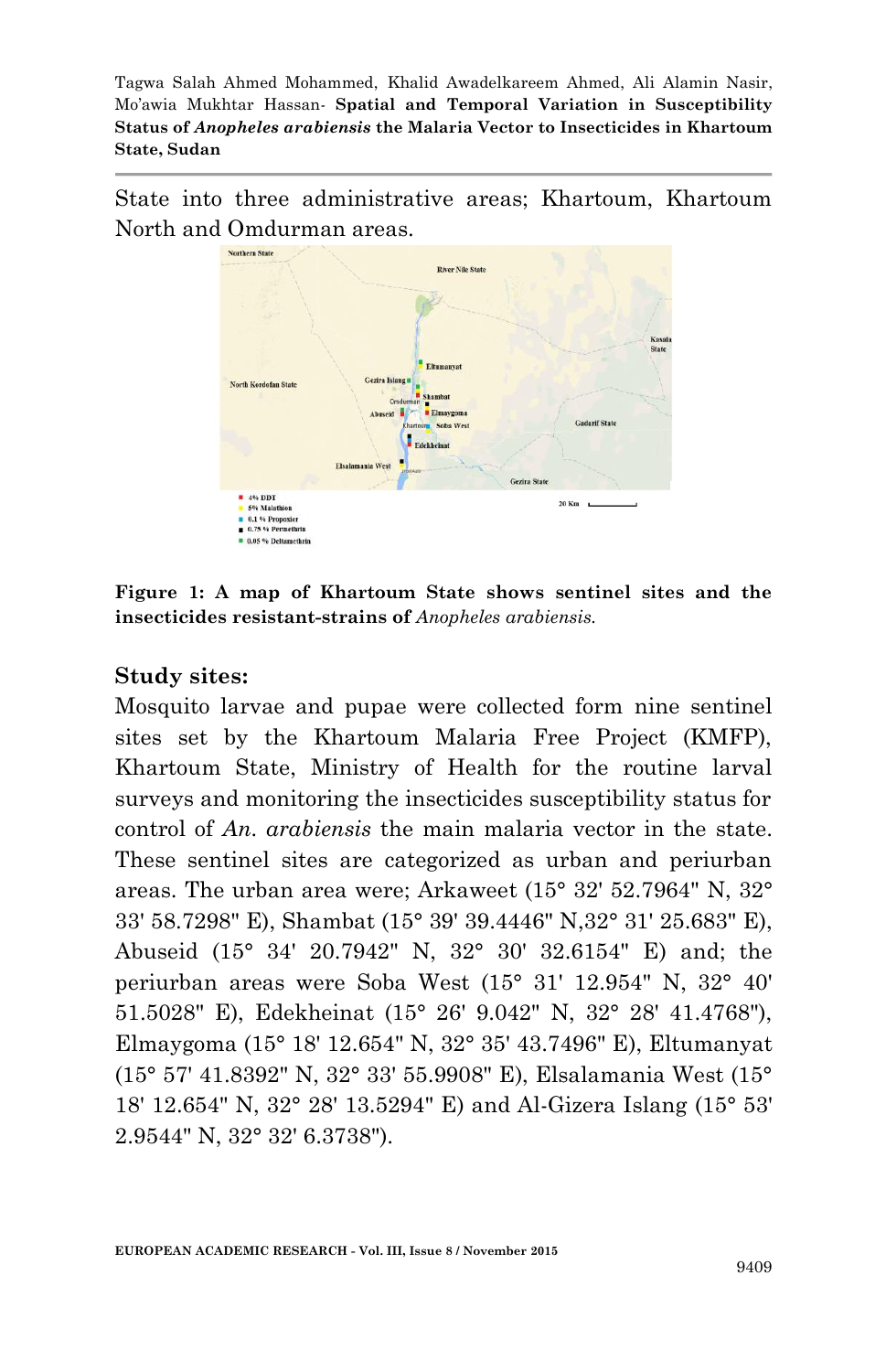# **Anopheline mosquito collection, rearing and identification:**

Anopheline mosquitoes were collected as larvae and pupae between March 2011 and February 2013 from larval habitats in nine sentinel sites in Khartoum State. Anopheline mosquitoes were collected from these sites three times a year to coincide with the seasons of cold dry (November –February), hot dry (March – June) and wet or rainy (July – October) seasons. The collected larvae and pupae were then transported to the Khartoum Malaria Free Project (KMFP) insectary and reared to the adult stage to be used for WHO bioassay tests.

The emerged adult *Anopheles* mosquitoes from the colony-reared mosquitoes were morphologically identified (26) . Furthermore, a sub-samples  $(n = 900)$  of the morphologically identified *Anopheles* mosquitoes were randomly selected and analyzed by PCR for species identification (27) .

PCR product amplicons were resolved in 1.5% agarose gel containing ethidium bromide and 100 bp DNA molecular weight ladder were used as a marker.

### **WHO-bioassay tests:**

The emerged adult *Anopheles* from the colony-reared mosquitoes and identified morphologically as *An. gambiae* s.l. and by PCR as *An. arabiensis* were tested against five insecticides with discriminating doses; 4% DDT (organochlorine), 5% malathion (organophosphate), 0.1% propoxur (carbamate) and, 0.75% permethrin and 0.05% deltamethrin (pyrethroids). For these assays, only a non-blood fed, 3–5 day old adult females were used and the insecticide bioassay tests were conducted according to WHO standard procedures (28) using impregnated papers provided by KMFP. Furthermore, populations of *An. arabiensis* from each sentinel site collected in different seasons were tested against the aforementioned insecticides.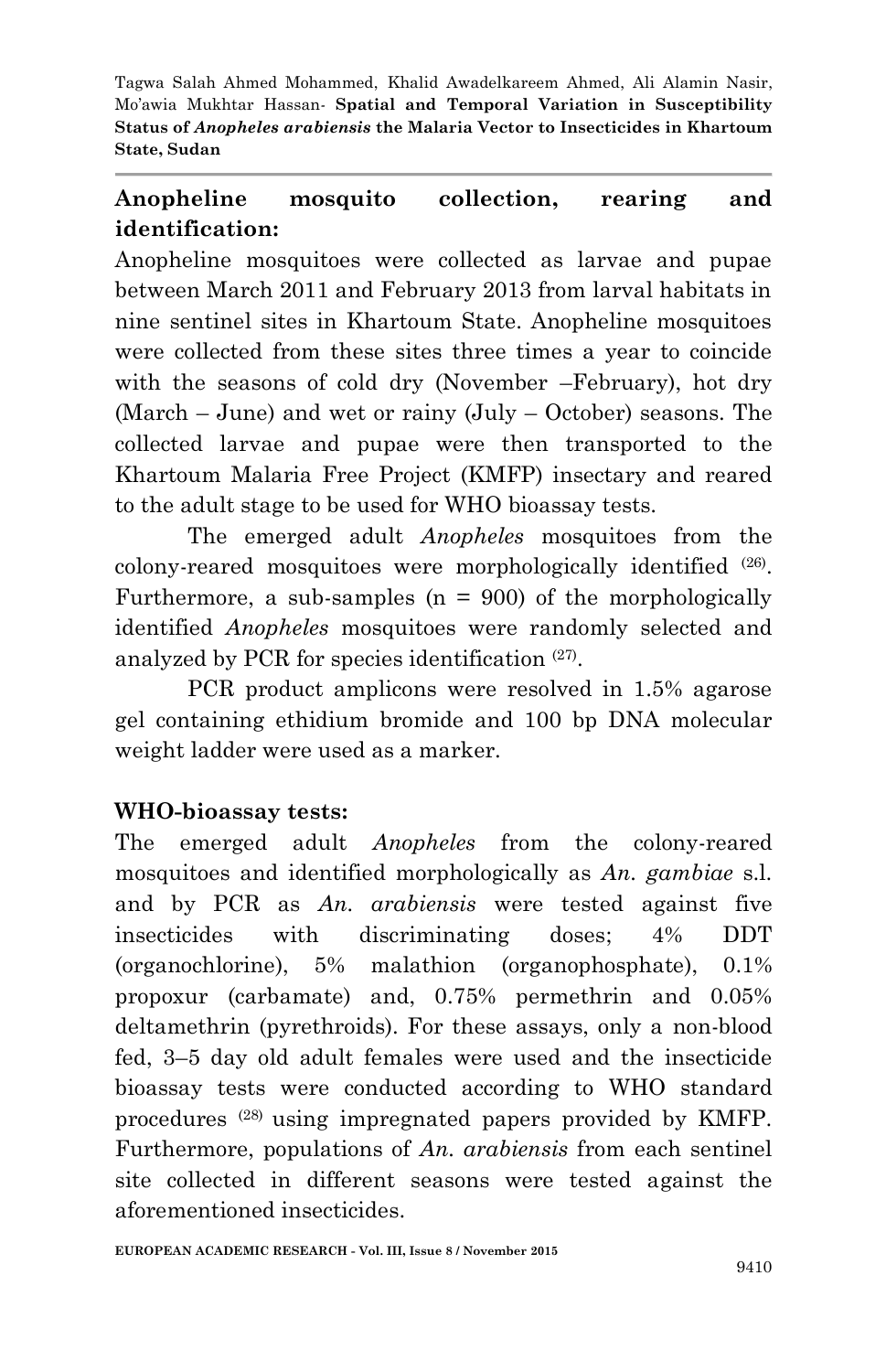#### **Data analysis:**

Data obtained from the WHO-bioassay tests, the data were analyzed by SPSS software Version 20 and EXCEL software. The resistance/susceptibility status of the tested mosquitoes from each sentinel site for each insecticide in different seasons was determined according WHO criteria<sup>(28)</sup>: mortality rate  $>98\%$  = susceptible, 90-97% = suspected/potential resistance. and <90% = resistant (tolerant). Abbott's formula was not required for correction of mortality results because percentage of mortality in control groups was less than 5% to all diagnostic concentrations. Chi-square test was used to compare the differences in percentages of mortalities between the different seasons in each sentinel site as well in the urban and periurban areas.

Furthermore, data on the resistance strains of *An. arabiensis* for insecticides used were overlaid on a map of Khartoum State.

### **Ethical considerations:**

No ethical approval was required because the study was conducted under the supervision of the KMFP and Integrated Vector Management Unit (IVM), Federal Ministry of Health, Sudan as a part of their routine surveys.

### **Results:**

## **WHO-susceptibility tests for populations of** *Anopheles arabiensis* **from Khartoum State:**

#### **Anopheline mosquitoes:**

All anopheline specimens collected from different sentinel sites were identified morphologically as *An. gambiae* s.l. In addition,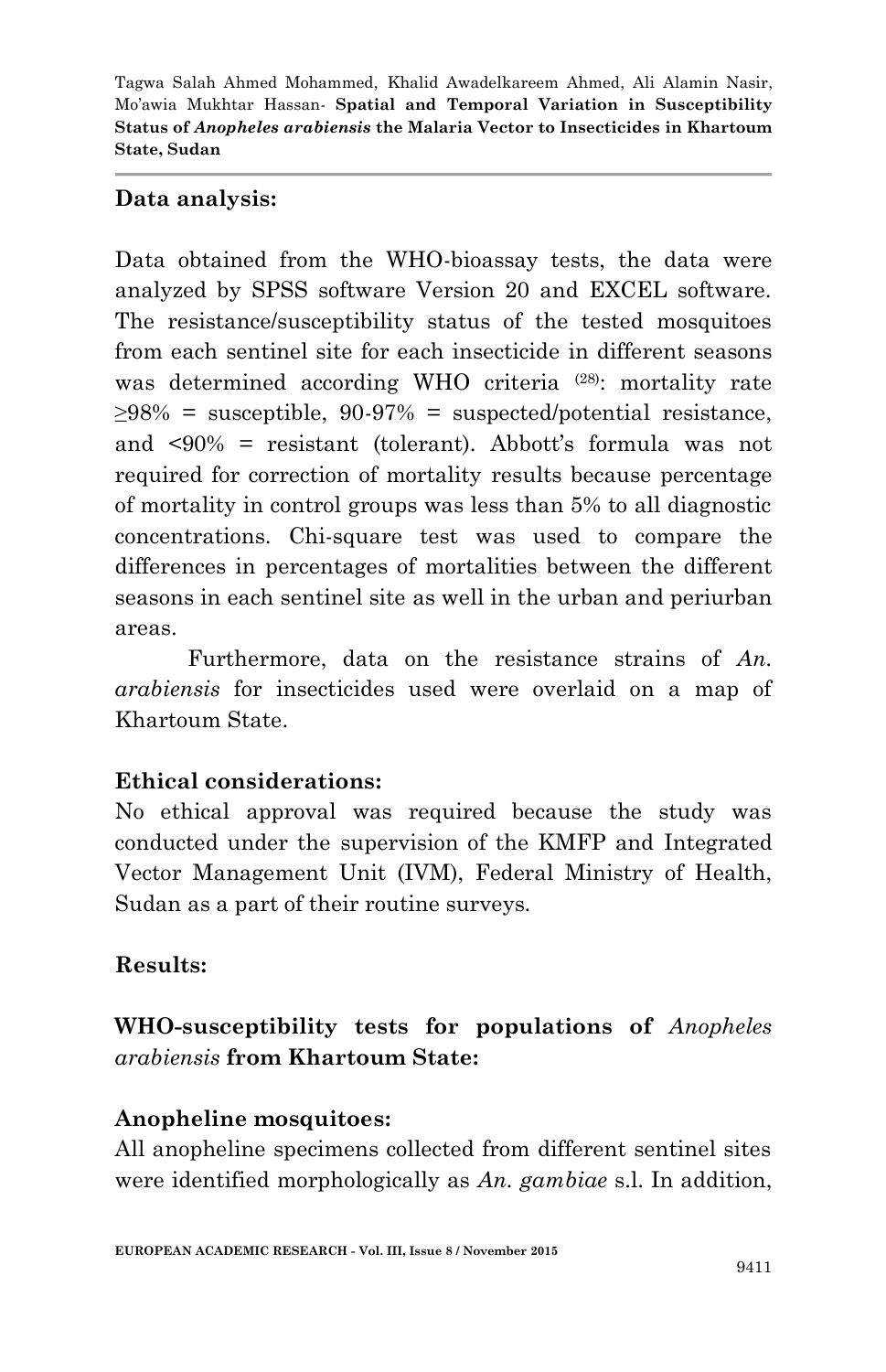species identification of the specimens revealed only the presence of *An. arabiensis* in all sentinel sites investigated.

## **Descriptive Data:**

A total of 6275 adult *An. arabiensis* reared from larvae collected from the nine sentinel sites were exposed to the aforementioned insecticides (550 - 1900 per insecticide). Of these 2125, 925 and 3175 specimens were tested in the cold dry, hot dry and wet seasons respectively. Three of insecticides; 4% DDT, 0.1% propoxur and 5% malathion were used to test populations of *An. arabiensis* collected in the three different seasons. In contrast, 0.75% permethrin were used to test mosquitoes collected in only wet season whereas, 0.05% deltamethrin was used for those collected in the cold and hot dry seasons.

### **Results of WHO-bioassay:**

# **Distribution of resistance strains of** *An. arabiensis* **to insecticides:**

The results of WHO-bioassay tests revealed that populations of *An. arabiensis* three sentinel sites (Edekheinat, Shambat and Elmaygoma) were resistant to three out of the five tested insecticides. In contrast, *An. arabiensis* from Soba west, Eltumanyat, Abuseid and Elsalamania West sites were resistant to two insecticides. Furthermore, *An. arabiensis* from Al-Gezira Islang site was resistant to only one insecticide whereas those from Arkaweet site were not resistant to any of the five insecticides used.

The results also showed that, the 4% DDT-resistant *An. arabiensis* were recorded in four sites; Edekheinat, Shambat, Elmaygoma and Abuseid. In contrast, *An. arabiensis* resistant to 5% malathion were recorded in Soba West, Shambat, Elmaygoma, Eltumanyat and Elsalamania West sites. However, *An. arabiensis* from only two sites; Soba West and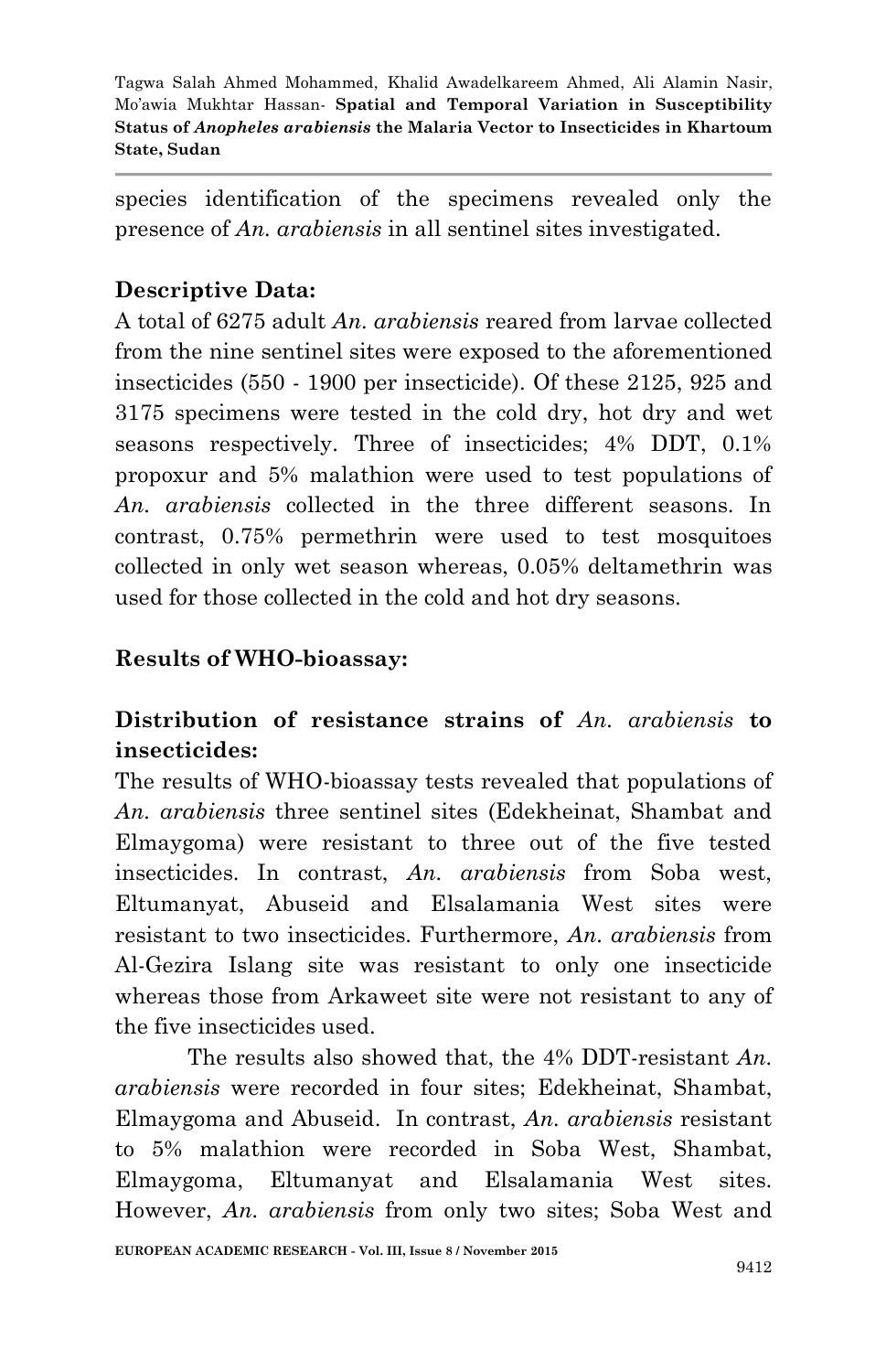Edekheinat sites were found resistant to 0.1% propoxur. Permethrin-resistant *An. arabiensis* were recorded in four sites (Edekheinat, Elmaygoma and Elsalamania West). Likewise, four populations of *An. arabiensis* from Shambat, Eltumanyat, Abuseid and Al-Gizera Islang were resistant to 0.05% deltamethrin.

# **Seasonal variation in** *Anopheles arabiensis* **susceptibility status:**

The overall results on variation in insecticide susceptibility status of *An. arabiensis* from Khartoum State in different seasons are shown in table 1. Specimens of *An. arabiensis*  collected from the nine sentinel sites in the cold dry, hot dry and wet seasons were tested against the aforementioned insecticides. Significant differences in the mortality of *An. arabiensis* between the three seasons were observed only for 4% DDT ( $\chi^2$  =8.905, df = 2, P = 0.012) and 0.1% propoxur ( $\chi^2$  =7.96,  $df = 2$ ,  $P = 0.019$ ). However, *An. arabiensis* was resistance to 4% DDT during both cold and hot dry season  $(87 \pm 1.80)$  and 89 ±2.80 respectively), and suspected resistance in wet season. In contrast, this species was suspected resistance to 5% malathion in the cold dry season  $(90 \pm 2.80)$  and resistant in both other seasons  $(63 \pm 12.0 \text{ and } 86 \pm 2.00 \text{ respectively})$ .

The results of analysis revealed that there were significant differences in mean mortality between the seasons in the mean mortality due to 4% DDT in *An. arabiensis* from Edekheinat ( $\chi^2$ = 9.439, df = 2, P = 0.009) and Shambat ( $\chi^2$ = 7.424, df = 2,  $P = 0.024$ ) sites. However, slight variation in susceptibility status in different season was observed in *An. arabiensis* from Soba west also exposed to 4% DDT. Although, *An. arabiensis* from Elmaygoma site was resistance to 5% malathion during the three seasons, a significant difference was observed among specimens tested in different seasons  $(\chi^2=$ 6.783, df = 2,  $P = 0.034$ ).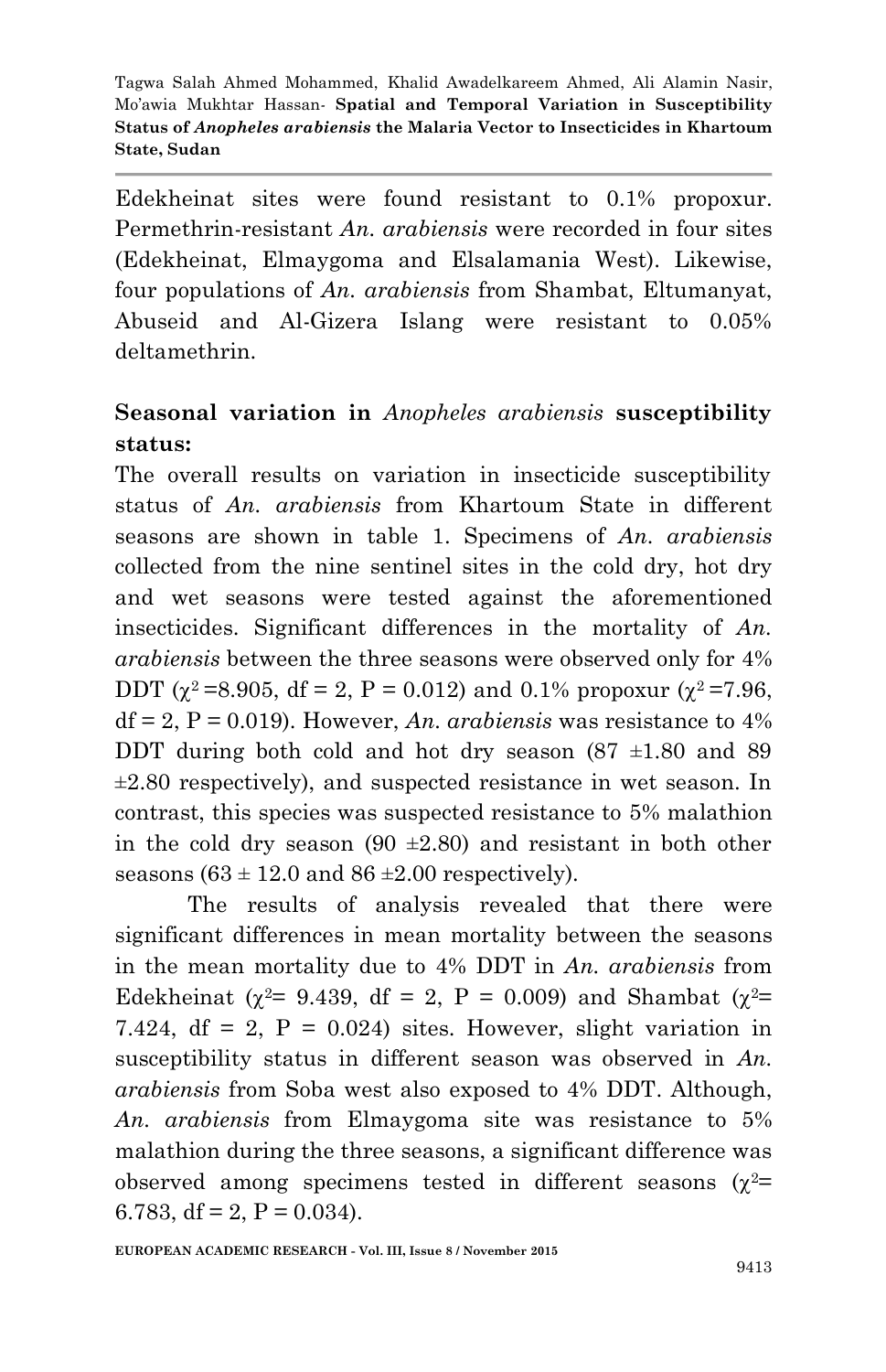The results also showed that, there is a significant difference between the three seasons in mortality rate *An. arabiensis* from the urban area exposed to DDT 4% ( $\chi^2$  = 9.419, df = 2, P = 0.009) and periurban area due to malathion 5% ( $\chi^2$ = 7.808, df = 2, P = 0.02) (figure 2 and 3) Although, the differences in mortality in *An. arabiensis* from urban area due to 4% DDT was not significant (P > 0.05), this species was resistant  $(84 \pm 2.69)$  to this insecticide during the cold dry season and suspected/resistance in both dry hot and wet seasons  $(91 \pm 2.48)$ and 91 ± 3.13 respectively). Similarly, *An. arabiensis* from urban area was resistant to 5% malathion in the cold dry season  $(78 \pm 6.81)$  and suspected/resistance in hot dry and wet seasons  $(95 \pm 1.50$  and  $95 \pm 1.81$  respectively).

**Table 1: Mean ± SE mortality in** *Anopheles arabiensis* **from the three administrative areas in Khartoum State exposed to insecticides during 2011 - 2013.**

| Insecticide used | Cold dry season |               | Hot dry season |               | Wet season |                  |
|------------------|-----------------|---------------|----------------|---------------|------------|------------------|
|                  | No tested       | $Mean±$ SE    | No             | $Mean \pm SE$ | No         | $Mean±$ SE       |
|                  | (Repl)          |               | tested         |               | tested     |                  |
|                  |                 |               | (Repl)         |               | (Repl)     |                  |
| DDT $4\%$        | 625(25)         | $87 + 1.80$   | 425(17)        | $95 + 1.47$   | 650 (26)   | $89 + 2.80$      |
| Malathion 5%     | 700 (28)        | $83 + 2.67$   | 300 (12)       | $86 + 4.04$   | 900 (36)   | $84 + 1.75$      |
| Propoxur $0.1\%$ | 400(16)         | $90 \pm 2.80$ | 200(8)         | $63 + 12.0$   | 450(18)    | $86 = 2.00$      |
| Permethrin 0.75% | <b>ND</b>       | ND.           | ND.            | ND.           | 550 (22)   | $87.35 \pm 1.80$ |
| Deltamethrin     | 400(16)         | $93 + 2.23$   | ND.            | ND.           | 625(25)    | $95 + 1.82$      |
| 0.05%            |                 |               |                |               |            |                  |

Note;  $Repl = Replicates$ ;  $ND = Not$  done



**EUROPEAN ACADEMIC RESEARCH - Vol. III, Issue 8 / November 2015**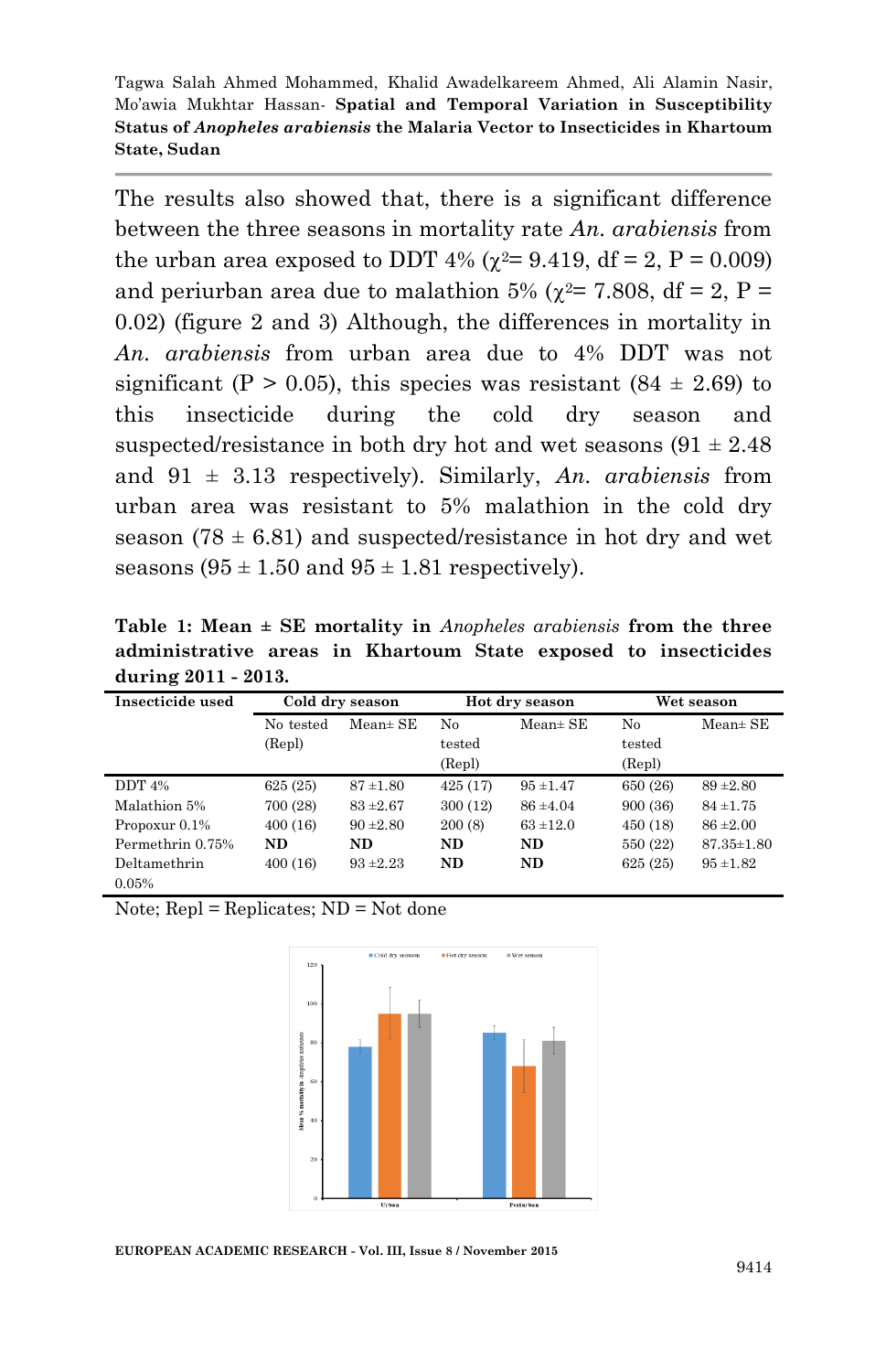**Figure 2: Mean percentage mortality in** *Anopheles arabiensis* **from urban and periurban areas in Khartoum State exposed to 4% DDT in different seasons during 2011 – 2013.**



**Figure 3: Mean percentage mortality in** *Anopheles arabiensis* **from urban and periurban areas in Khartoum State exposed to 5% malathion in different seasons during 2011 – 2013.**

#### **Discussion:**

Control of malaria vectors remains a subject of interest to many scientists because malaria is threatening the life of millions of people especially in Africa (28) . However, insecticide resistance is a growing problem affecting the sustainability of any malaria vector control programme. The resistance managements are needed so as to delay or prevent insecticide resistance in these vectors. An important part in the resistance management strategies is identifying the resistance strains and mechanisms involved. Therefore, this study was designed to obtain baseline data on distribution and seasonal variation of *An. arabiensis*  susceptibility/resistance strains across Khartoum State. Such studies will help our understanding to set appropriate control strategies against malaria and other mosquito borne-diseases in Sudan and other endemic areas.

In Africa, there have been efforts to map the insecticide resistance of the main malaria vectors at nation or continental scale <sup>(29,24)</sup>. Such information's are necessary to monitor, detect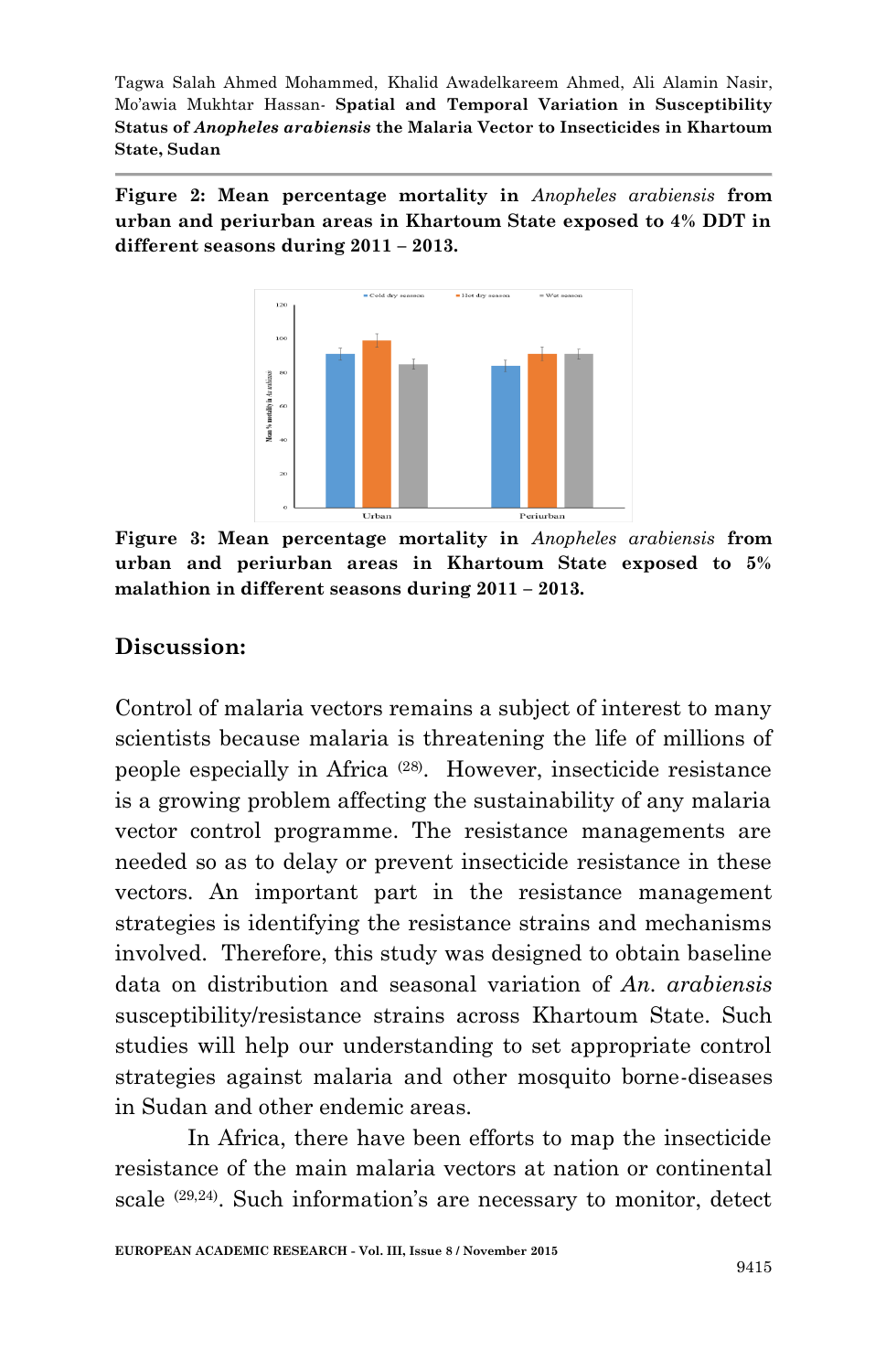and manage insecticide resistance in mosquito vectors. In this study, resistance to DDT, malathion, propoxur, permethrin and deltamethrin were observed in populations of *An. arabiensis*  from most of sentinel sites representing both urban and periurban areas. Nevertheless, the resistances to these insecticides are not uniformly distributed among the populations of *An. arabiensis* from different nine sentinel sites. For example, DDT-resistant strains of *An. arabiensis* were observed in only four of the aforementioned sites. These sites were urban areas; Shambat and Abuseid sites, periurban areas; Edekheinat Shambat (urban area) and Elmaygoma (periurban area) in and Abuseid site. Although, insecticide resistance has been reported in the main malaria vectors worldwide, it is however not uniformly distributed among vector species and can greatly differ from one village, province, country, region and continent to another. Unfortunately, the highest levels of insecticide resistance were reported in Africa where malaria burden is still the highest in the world (30). The number of studies examining insecticide susceptibility and resistance mechanisms in *Anopheles* malaria vectors in African countries is growing rapidly. In Sudan, several previous and current studies to determine the susceptibility status of *An. arabiensis*  to different agricultural pesticides and public health insecticides has been published (15,16,31,32) . Studies elucidated the distribution of resistance and susceptible strains of *An. arabiensis* to insecticides different parts of studies areas these include Kassala(15) and Gedarif States (32) in eastern Sudan, Gezira(16) and White Nile States (15) in Central Sudan and Khartoum State (15,32,33) . Likewise, mapping and distribution of insecticide resistance in malaria vectors in different African countries have been interviewed and published (13,24,29) .

In this study, the variation in mortality rates in *An. arabiensis* due to insecticides between the three different seasons (dry cold, dry hot and wet) showed some differences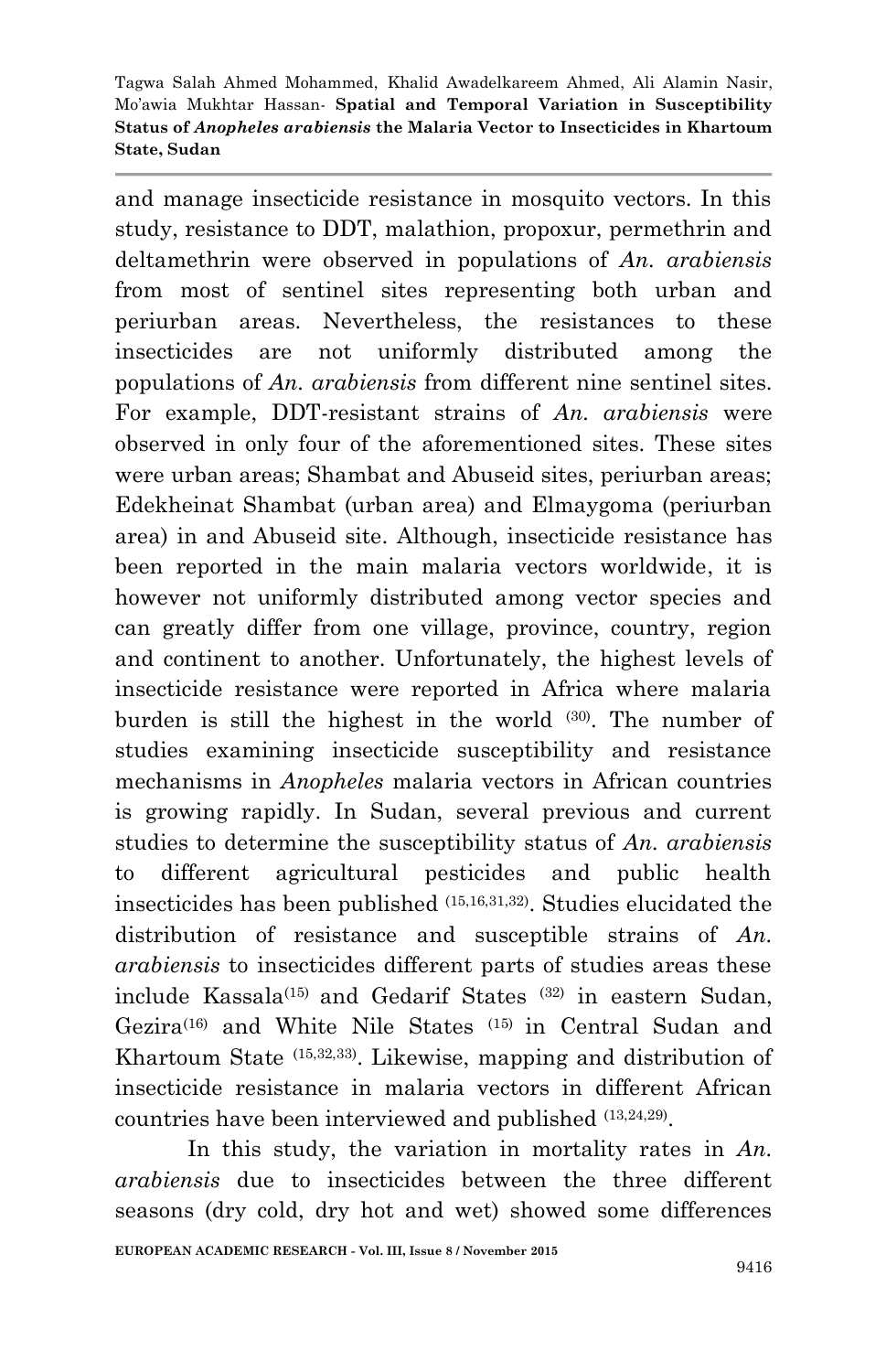especially for 4% DDT, 5% malathion and 0.1% propoxur. For example, in Khartoum State, 4% DDT and propoxur resistance was high with mortality rates of 87% and 83% respectively during the cold dry season. During the hot dry season, the mortality rates increased to 95% and 86% for 4% DDT and 0.1% propoxur respectively. The same trend is observed for 4% DDT in populations of Edekheinat and Shambat sites. However, for 5% malathion variation of mortality rates in *An. arabiensis*  from Elmaygoma sites was higher in hot dry season. Although, there was variations in mortality rates in population of *An. arabiensis* from administrative areas or different land use (urban and periurban areas) due to 4% DDT and 5% malathion between the season, these differences did not follow fixed trends. However, seasonal variations in susceptibility of *An. arabiensis* to insecticides have been previously reported from Gizera States in Sudan (16) . Likewise such variations have been observed in susceptibility of *Anopheles* mosquitoes to insecticides in different African countries (13,14,34) .

### **Conclusion:**

In conclusion, the results revealed that insecticide resistant strains *An. arabiensis* occurred in all investigated sentinel sites in Khartoum State. In addition, a clear difference was observed between the seasons in overall mean susceptibility status in *An. arabiensis* from the sentinel sites as well from urban and periurban areas.

#### **Acknowledgments:**

We would like to thanks staff of Khartoum Malaria Free Project (KMFP) for the help and support in sample collection and performing susceptibility tests. Thanks is also due to Mr. Telal Ahmed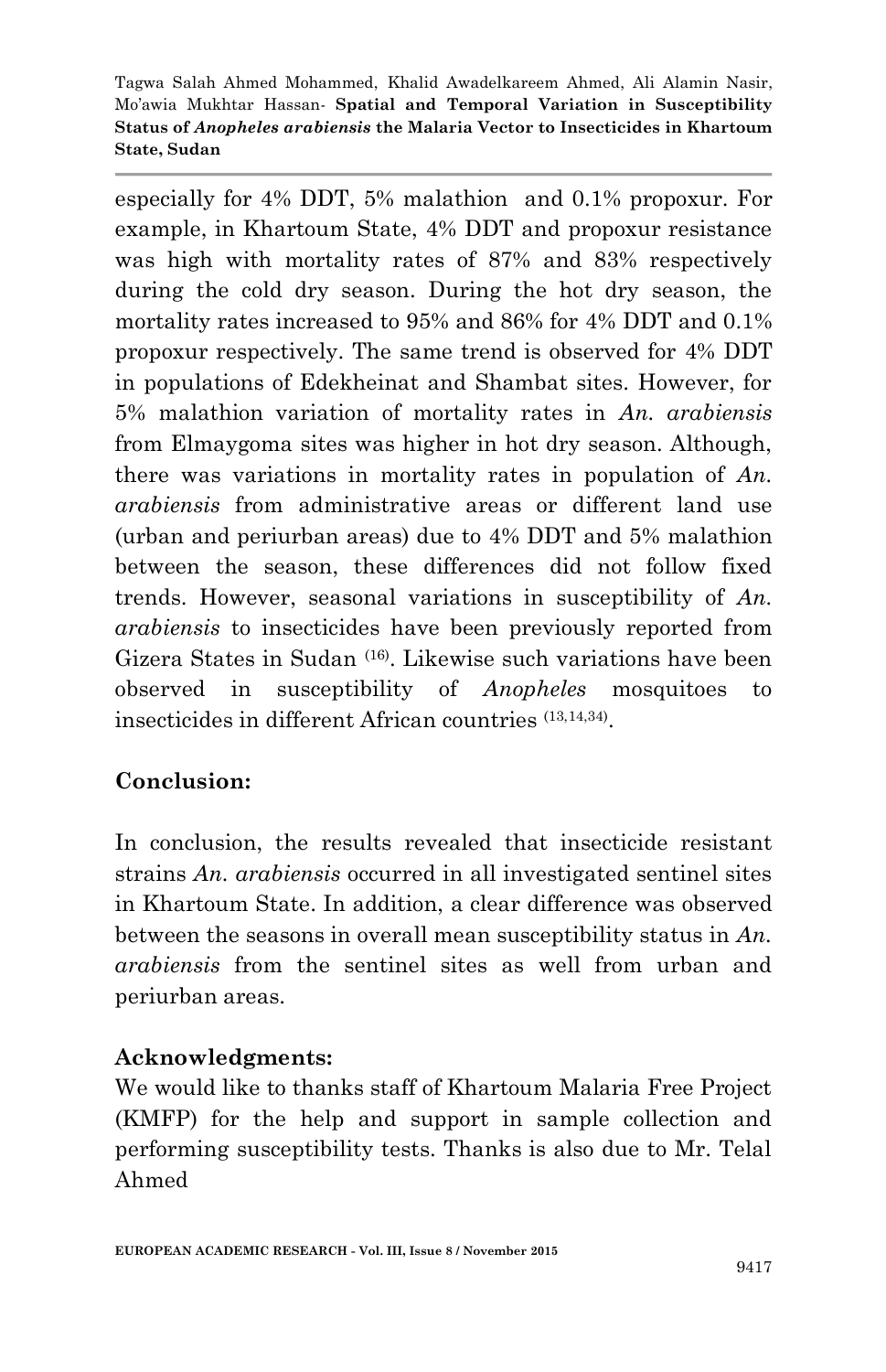Abdelguim of the Faculty of Medical Laboratory Sciences, University of Khartoum for his valuable support during the field surveys. This study received financial support from National Centre for Research, Sudan, DAAD, Germany (Miss Tagwa SA Mohammed: Grant No. A/11/07178).

#### **REFERENCES:**

- 1. World Health Organization. World Malaria Report 2014. Geneva, Switzerland, WHO; 2012.
- 2. Corbel V, Akogbeto M, Damien GB, Djenontin A, Chandre F, Rogier C, Moiroux N, Chabi J, Banganna B, Padonou GG, Henry MC. Combination of malaria vector control interventions in pyrethroid resistance area in Benin: a cluster randomised controlled trial. *Lancet Infect Dis* 2012; **12**(8): 617-626.
- 3. West PA, Protopopoff N, Wright A, Kivaju Z, Tigererwa R, Mosha EW, Kisinza W, Rowland M, Kleinschmidt I. Indoor Residual Spraying in Combination with Insecticide-Treated Nets Compared to Insecticide Treated Nets Alone for Protection against Malaria: A Cluster Randomised Trial in Tanzania. *PLoS Medicine* 2014; **11**(4): e1001630. doi:10.1371/journal.pmed.1001630.
- 4. World Health Organization. Global Malaria Programme. WHO guidance for countries on combining indoor residual spraying and long-lasting insecticidal nets 2014. Geneva, Switzerland. WHO/HTM/GMP/MPAC/2014.**2**; 2014.
- 5. Yukich JO, Lengeler C, Tediosi, F, Brown N, Mulligan Jo-A, Chavasse D, Stevens W, Justino J, Conteh L, Maharaj R, Erskine M, Mueller DH, Wiseman V, Ghebremeskel T, Zerom M, Goodman C, McGuire D,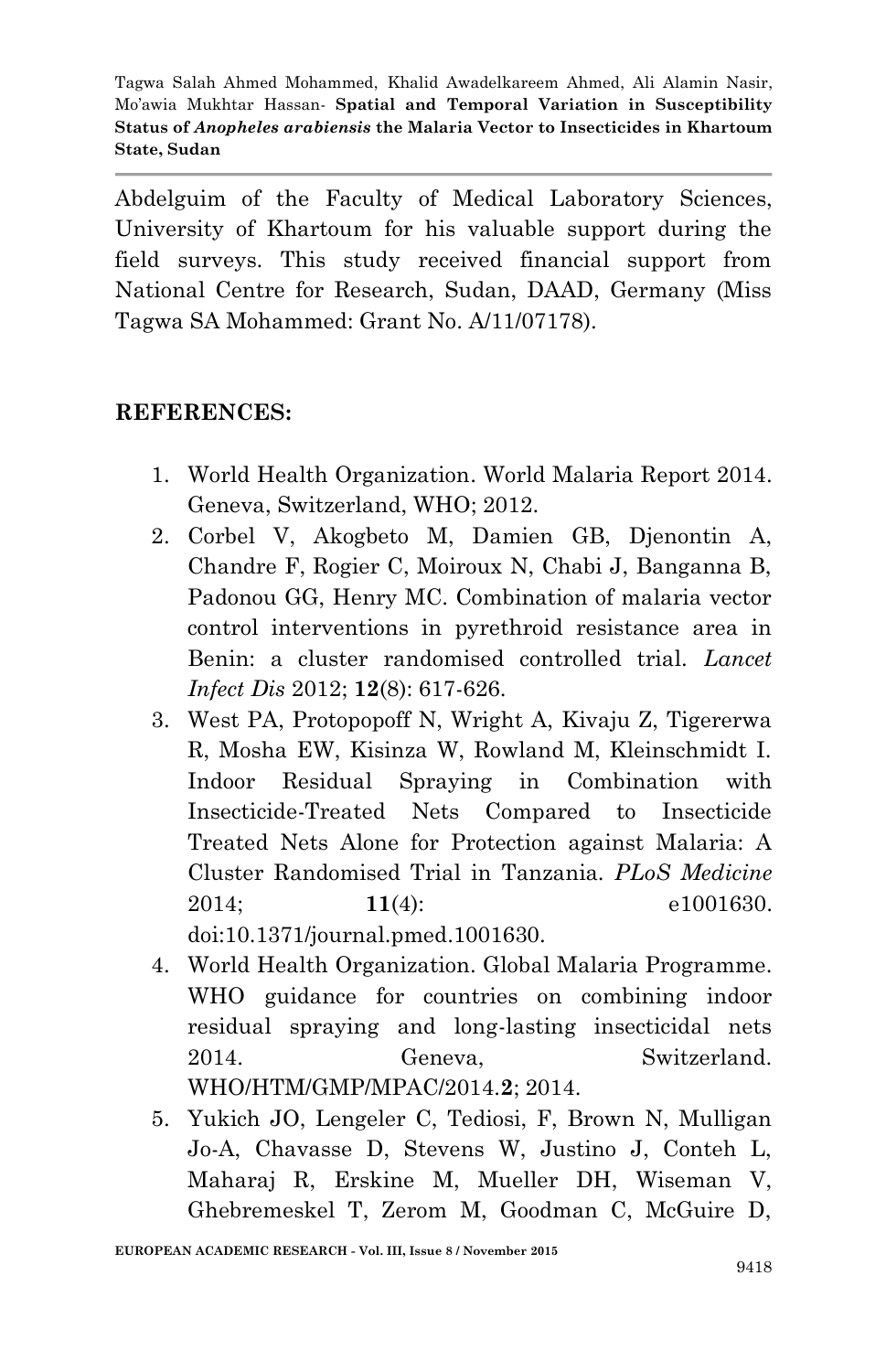> Juan Urrutia JM, Sakho F, Hanson K, Sharp B. Costs and consequences of large-scale vector control for malaria. *Malar J* 2008; **7**: 258. doi:10.1186/1475-2875-7- 258.

- 6. World Health Organization. Global Plan for Insecticide Resistance Management in malaria vectors. Geneva, Switzerland, WHO; 2012.
- 7. Abdalla SI, Malik EM, Ali M. The burden of malaria in Sudan: incidence, mortality and disability - adjusted life -years. *Malar J*. 2007; **6**: 97.
- 8. Nourein AB, Abass MA, Nugud AHD, El Hassan I, Snow RW, Noor AM. Identifying Residual Foci of *Plasmodium falciparum* Infections for Malaria Elimination: The Urban Context of Khartoum, Sudan. *PLoS ONE* 2011; **6**(2):e16948. doi:10.1371/journal.pone.0016948.
- 9. El Sayed BB, Arnot D, Mukhtar M, Baraka O, Dafalla A, Elnieam D, Nugud A. A study of urban malaria transmission problem in Khartoum. *Acta Trop*; 2000; **75**: 163-171.
- 10. WHO. World Malaria Report 2010. World Health Organization, Geneva, Switzerland, 2012.
- 11. Elkhalifa SM, Mustafa IO, Wais M, Malik EM. Malaria control in an urban area: a success story from Khartoum, 1995-2004. *East Mediterr Health J*. 2008; **14**: 206-215.
- 12. Gnanguenon V, Agossa FR, Badirou K, Govoetchan R, Anagonou R, Oke-Agbo F, Azondekon R, Youssouf RA, Attolou R, Tokponnon FT, Aïkpon R, Ossè1 R, Akogbeto MC. Malaria vectors resistance to insecticides in Benin: current trends and mechanisms involved. *Parasit Vectors* 2015; **8**: 223.
- 13. Ranson H, Abdalla H, Badolo A, Guelbeogo WM, Kerah-Hinzoumbe C, Yangalbe-Kalnone E, Sagnon N, Simard F, Coetzee M. Insecticide resistance in *Anopheles*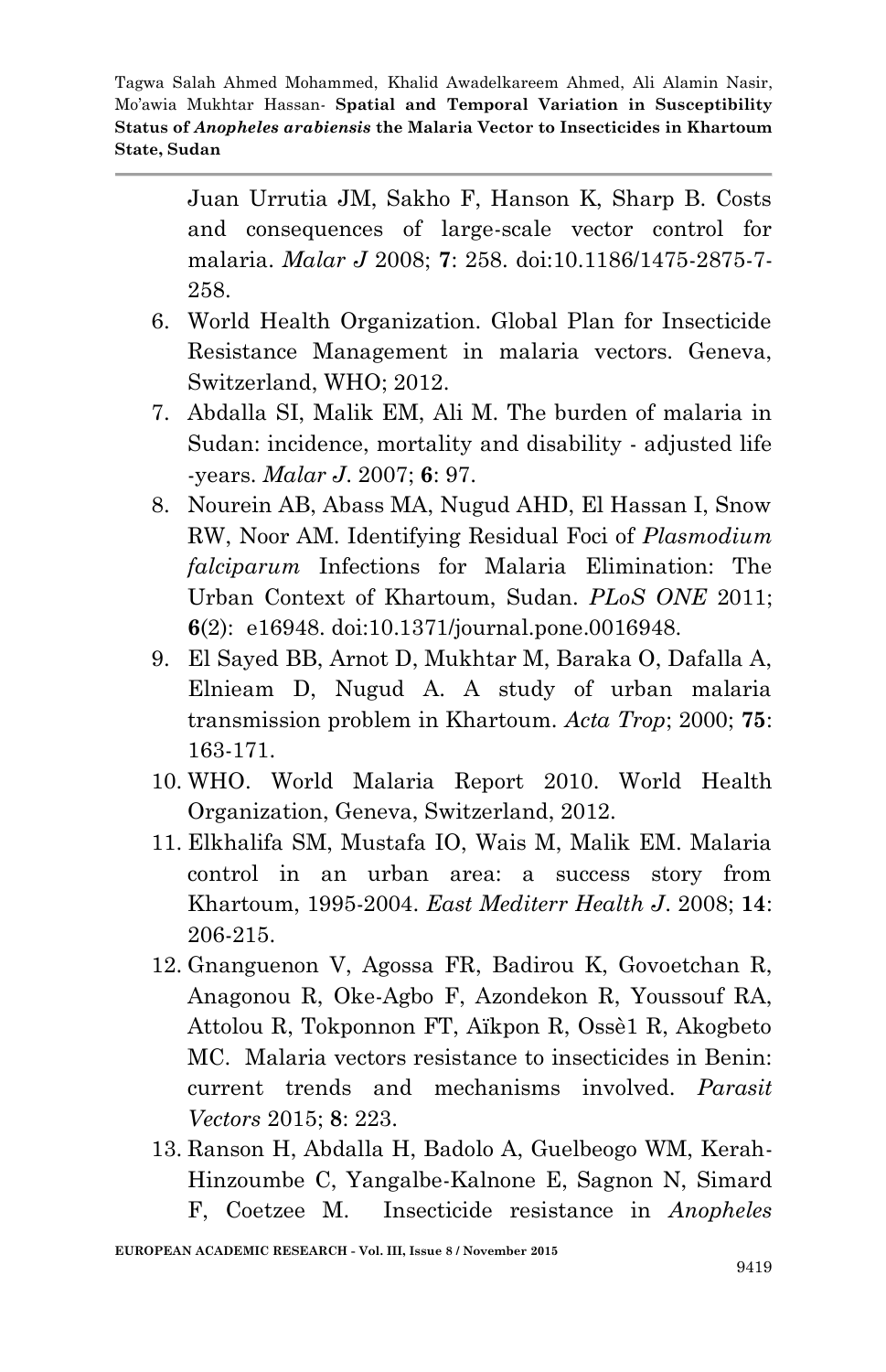> *gambiae*: data from the first year of a multi-country study highlight the extent of the problem. *Malar J* 2009; **8**: 299.

- 14. Diabaté A, Baldet T, Chandre F, Akogbeto M, Guiguemde T, Darriet F, Brengues C, Guillet P, Hemingway J, Small GJ, Hougard JM. The Role of Agricultural Use of Insecticides in Resistance to Pyrethroids in *Anopheles gambiae* s.l. in Burkina Faso. *Amer J Trop Med Hyg* 2002; **67**: 617-622.
- 15. Himeidan YE, Abdel Hamid MM, Jones CJ, Ranson H. Extensive permethrin and DDT resistance in *Anopheles arabiensis* from eastern and central Sudan. *Parasit Vectors*. 2011; **4**: 154.
- 16. Abdalla H, Matambo TS, Koekemoer LL., Hunt RH, Coetzee M. Insecticide susceptibility and vector status of natural populations of *Anopheles arabiensis* from Sudan. *Trans R Soc Tropl Med Hyg*. 2008; **102**: 263-271.
- 17. Mohammed TSA, Ahmed KA, Zain HM, Abdelateef AG, Gibreel YAS, Abdalmajed, MA, Bashir IA, Kafy HT, Nasir AA, Hassan MM. Susceptibility Status of the Malaria Vector *Anopheles arabiensis* to Insecticides in Khartoum State, Sudan. *Sudan J Medil Sci* 2015; **10**(2): 39-52.
- 18. Hemingway J, Ranson H. Insecticide resistance in insect vectors of human disease. *Annu Rev Entomol* 2000; **45**: 371-391.
- 19. Ranson H, Claudianos C, Claudianos C, Ortelli F, Abgrall C, Hemingway J, Sharakhova MV, Unger MF, Collins FH, Feyereisen R. Evolution of supergene families associated with insecticide resistance. *Science* 2002; **298**: 179-181.
- 20. Hemingway J, Hawkes NJ, McCarroll L, Ranson H. The molecular basis of insecticide resistance in mosquitoes. *Insect Biochem Mol Biolo* 2004; **34**:653-665.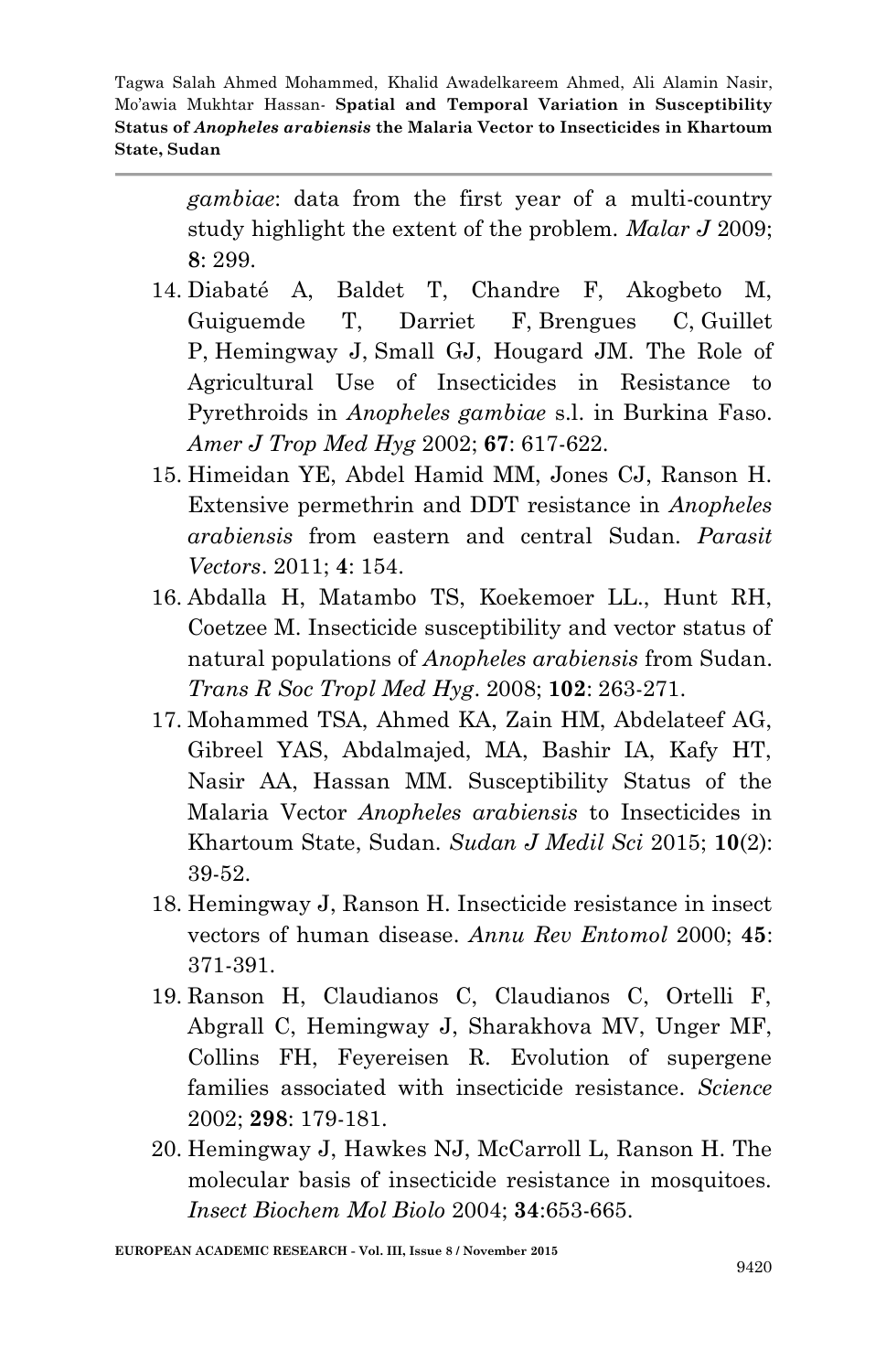- 21. Soderlund DM, Knipple DC. The molecular biology of knockdown resistance to pyrethroid insecticides. *Insect Biochem Mol Biol* 2003; **33**: 563-577.
- 22. Martinez-Torres D, Chandre F, Williamson MS, Darriet F, Berge JB, Devonshire AL. Molecular characterization of pyrethroid knockdown resistance (kdr) in the major malaria vector *Anopheles gambiae* s.s. *Insect Biochem Mol Biol* 1998; **7**:179-184.
- 23. Ranson H, Jensen B, Vulule JM, Wang X, Hemingway J, Collins FH. Identification of a point mutation in the voltage-gated sodium channel gene of Kenyan *Anopheles gambiae* associated with resistance to DDT and pyrethroids. *Insect Biochem Mol Biol* 2000; **9**:491-497.
- 24. Santolamazza F, Calzetta M, Etang J, Barrese E, Dia I, Caccone A, Donnelly MJ, Petrarca V, Simard F, Pinto J, della Torre A: Distribution of knock-down resistance mutations in *Anopheles gambiae* molecular forms in west and west-central Africa. *Malar J* 2008; **7**: 74.
- 25. Balkew M, Ibrahim M, Koekemoer LL, Brooke BD, Engers H, Aseffa A, Gebre-Michael T, Elhassen I. Research Insecticide resistance in *Anopheles arabiensis* (Diptera: Culicidae) from villages in central, northern and south west Ethiopia and detection of kdr mutation. *Parasit Vectors* 2010; **3**: 40.
- 26. Gillies M, De Meillon B. The Anophelinae of Africa South of the Sahara (Ethiopian Zoogeographical Region). *Publications of the South African Institute for Medical Research*. 1968; **54**: 1-343.
- 27. Scott JA, Brogdon WG, Collins FH. Identification of single specimens of the *Anopheles gambiae* complex by the polymerase chain reaction. *Amer J Tropl Med Hyg*  1993; **49**: 520-529.